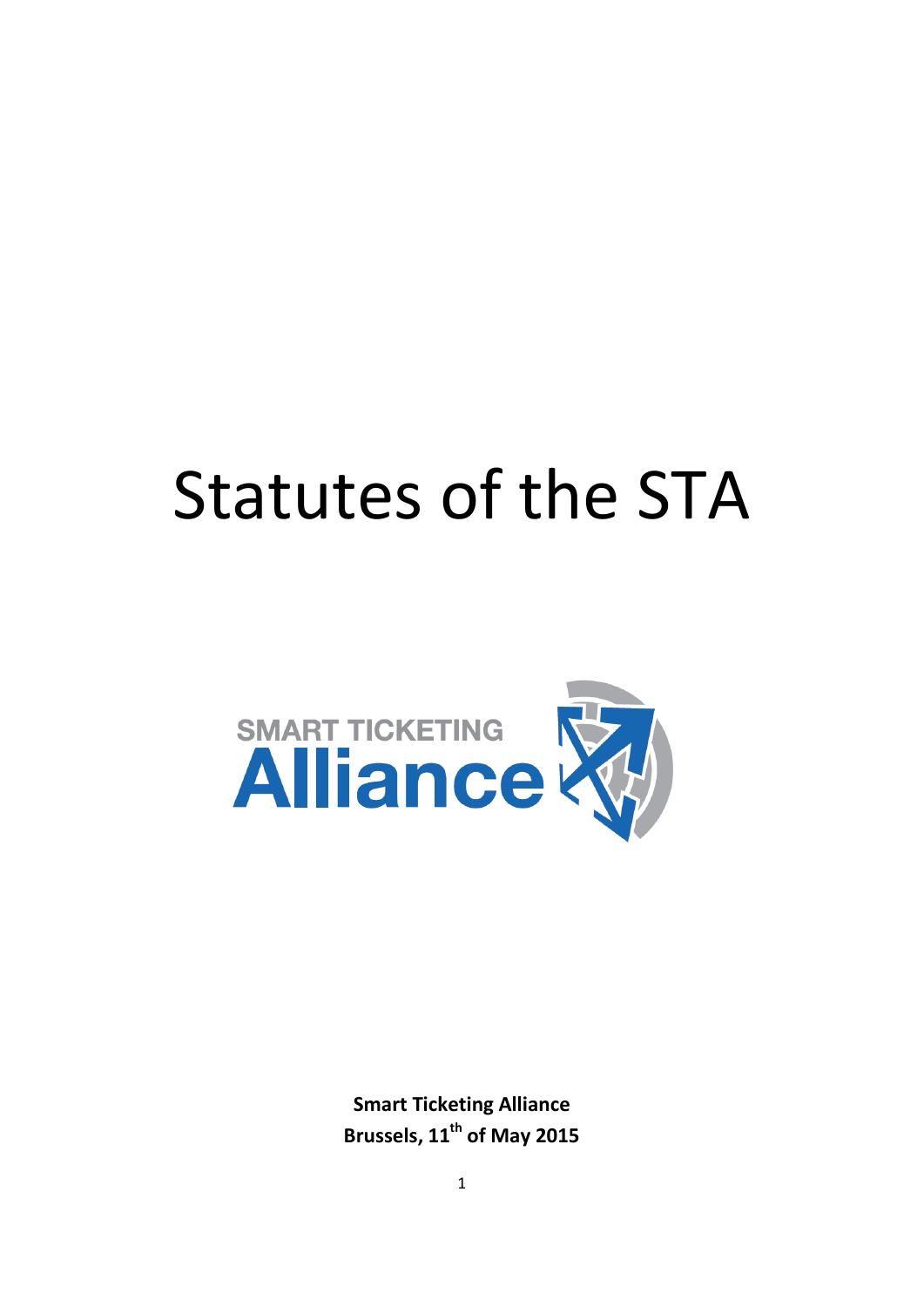# **Table of Contents**

| Article 1 Name and Seat, Offices                        | 4  |
|---------------------------------------------------------|----|
| <b>Article 2 Definitions</b>                            | 4  |
| Article 3 Objectives                                    | 5  |
| Article 4 Funds                                         | 6  |
| <b>Article 5 Members</b>                                | 6  |
| Article 6 Termination of a Member's Membership          | 8  |
| Article 7 Bodies of the Association                     | 9  |
| <b>Article 8 General Meetings</b>                       | 9  |
| Article 9 Proceedings at General Meetings               | 10 |
| Article 10 Action by Written Resolution                 | 10 |
| Article 11 Votes                                        | 11 |
| Article 12 Powers of the General Meeting                | 11 |
| Article 13 Constitution of the Board and meetings       | 12 |
| Article 14 Powers and Duties of the Board and Secretary | 14 |
| Article 15 Powers of Legal Representation               | 15 |
| Article 16 Financial Year, Annual Accounts and Report   | 15 |
| Article 17 Auditor                                      | 15 |
| <b>Article 18 Financial Matters</b>                     | 16 |
| Article 19 Confidential Information and IPR             | 16 |
| Article 20 Notices                                      | 17 |
| Article 21 Amendment of the Articles                    | 17 |
| Article 22 Dissolution/Liquidation                      | 18 |
| <b>Article 23 Regulations</b>                           | 18 |
| Article 24 Language                                     | 18 |
| Article 25 Governing Law-Disputes                       | 18 |
| Article 26 Miscellaneous                                | 19 |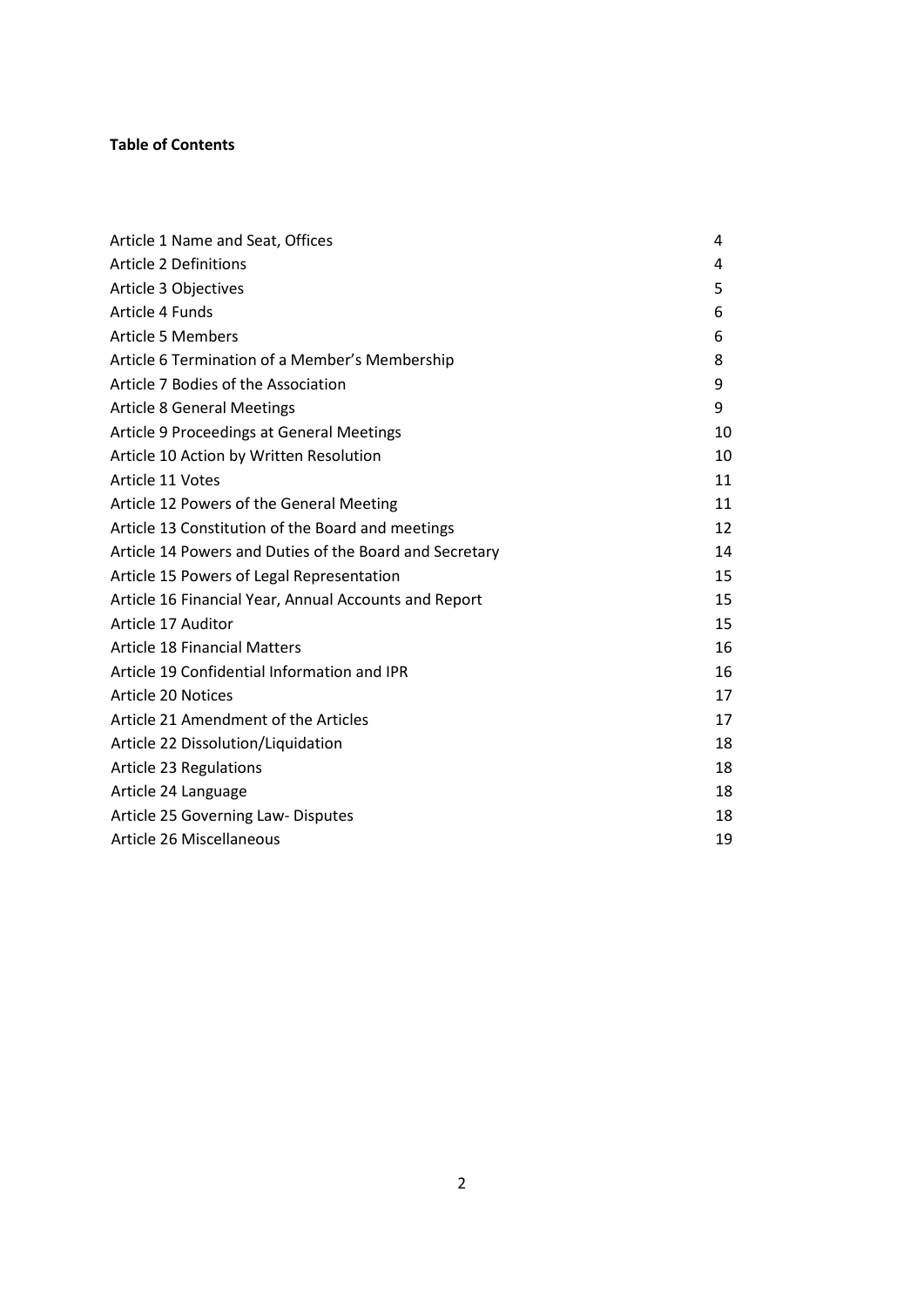#### Preamble

- In Europe several standards for eTicketing in Public Transport are in use and/or in development
- These standards covers larger regions and/or complete countries
- The way in which the use of standards has been organized in the several European countries differs
- The importance of cross border traffic between schemes with different standards in public transport is growing
- The EU-policy sets cross border traffic between European states in focus
- There is a need for (further) cooperation between schemeholders in Europe in order to realise a form of interoperability. (Scheme providers are b-to-b organisations which are responsible for the technical dimensions of an eTicketscheme)
- Interoperability is the ability of making systems and organizations work together
- Scheme providers covers preferred a whole country or at least a larger region
- A cooperation of such schemeholders should be a not for profit distributing organisation
- The cooperation will provide open and free available specifications in the scope of STA
- The invest in eTicketing equipment already done in the several countries is large and has to be respected when cross border solutions are to be developed

The undersigned (Founding Fathers)

- AFIMB, Agence Française pour l'information Multimodale et la Billettique, DGITM. Ministère de l'écologie, du développement durable et de l'énergie. Tour Sequoia, 92 055 La Défense Cedex , represented by its Director Bernard Schwob;
- CNA, Rue Royale, 76, B 1000 Brussels Belgium, represented by Philippe Vappereau;
- ITSO Limited, Delta Avenue, Rooksley, Milton Keynes, MK13 8LW, United Kingdom, represented by David Michael Hallisey
- VDV eTicket Service GmbH & Co. KG, Hohenzollernring 103, 50672 Köln, represented by its managing director Jozef Antonius Lambertus Janssen;

agree to incorporate an association and adopt the following the Statutes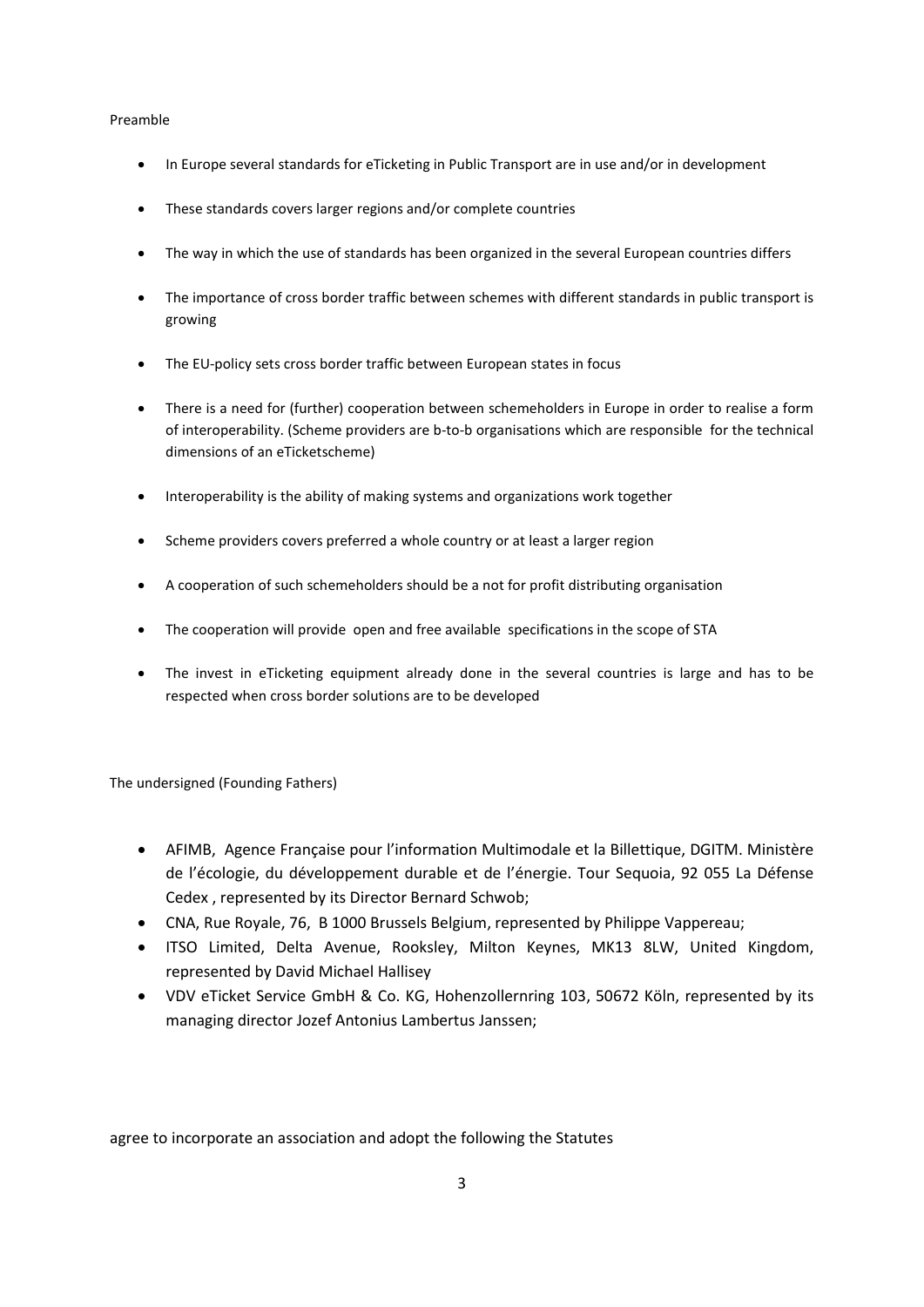# **Article 1** Name and Seat, Offices, Duration

**1.1** The present articles of association (the "Articles") shall govern a body incorporated as an international non-profit association under Belgian law (AISBL) as per the provisions of Title III of the Act of 27th June 1921.

The name of the association is "Smart Ticketing Alliance" (hereafter referred to as << the STA >> or the "Association"). All documents, invoices, announcements or publications emanating from the Association shall mention its name preceded or followed immediately by the words "*association internationale sans but lucratif*" in French or "*internationale vereniging zonder winstoogmerk"* in Dutch or the abbreviation "AISBL" or "IVZW", as well as the address of its registered office.

**1.2** The seat of the STA is at Brussels, Rue Sainte Marie, 6, 1080 BRUXELLES, Belgium. The Board may transfer the registered office to another location in the Brussels Capital Region by a simple decision. A transfer of the registered office to another address in Belgium outside the Brussels Capital Region shall require a decision of the General Assembly. The decision to move the registered office shall be published in the Annexes to the Belgian Official Journal. The decision of the Board to move the registered office of the Association within the Brussels Capital Region shall not be considered an amendment to the Articles and shall not require a decision of the General Assembly. In this case, the Board will be allowed to draft the coordinated version of the Articles of Association and proceed to the legally required publication formaities.

**1.3** The Association may have offices or branches in other countries.

- **1.4** The Association is established for an unlimited duration.
- **Article 2** Definitions
- **2.1** In these Articles:

| Act                      | Shall have the meaning set forth in Article 1.1;                                                                                                                                                                                                                                                                                                                                                                                                                                                                                                                                                        |
|--------------------------|---------------------------------------------------------------------------------------------------------------------------------------------------------------------------------------------------------------------------------------------------------------------------------------------------------------------------------------------------------------------------------------------------------------------------------------------------------------------------------------------------------------------------------------------------------------------------------------------------------|
| Affiliate                | Means any entity which directly or indirectly controls a Member or is<br>controlled by a Member or is controlled by the same entity as a Member, and<br>for this purpose "control" means the possession by an entity, directly or<br>indirectly, of the power to direct or cause the direction of the management<br>and policies of another entity without needing the consent of any other<br>entity, whether through the ownership of shares or other securities carrying<br>the right to vote, through the composition of the board of directions of such<br>other entity, by contract or otherwise; |
| <b>Budget</b>            | Means the annual budget of the STA as described in these Articles;                                                                                                                                                                                                                                                                                                                                                                                                                                                                                                                                      |
| Board                    | Means the Board of the STA as established and constituted in accordance<br>with Article 12;                                                                                                                                                                                                                                                                                                                                                                                                                                                                                                             |
| Chair person             | Means the Chair person of the Board and who can also act as Chair person of<br>STA;                                                                                                                                                                                                                                                                                                                                                                                                                                                                                                                     |
| Confidential Information | Means all information of the STA, a Member, an Associate Member, a<br>Rapporteur o r a third party, including without limitation, Information relating<br>tot he research, development, business plans, marketing, operations,                                                                                                                                                                                                                                                                                                                                                                          |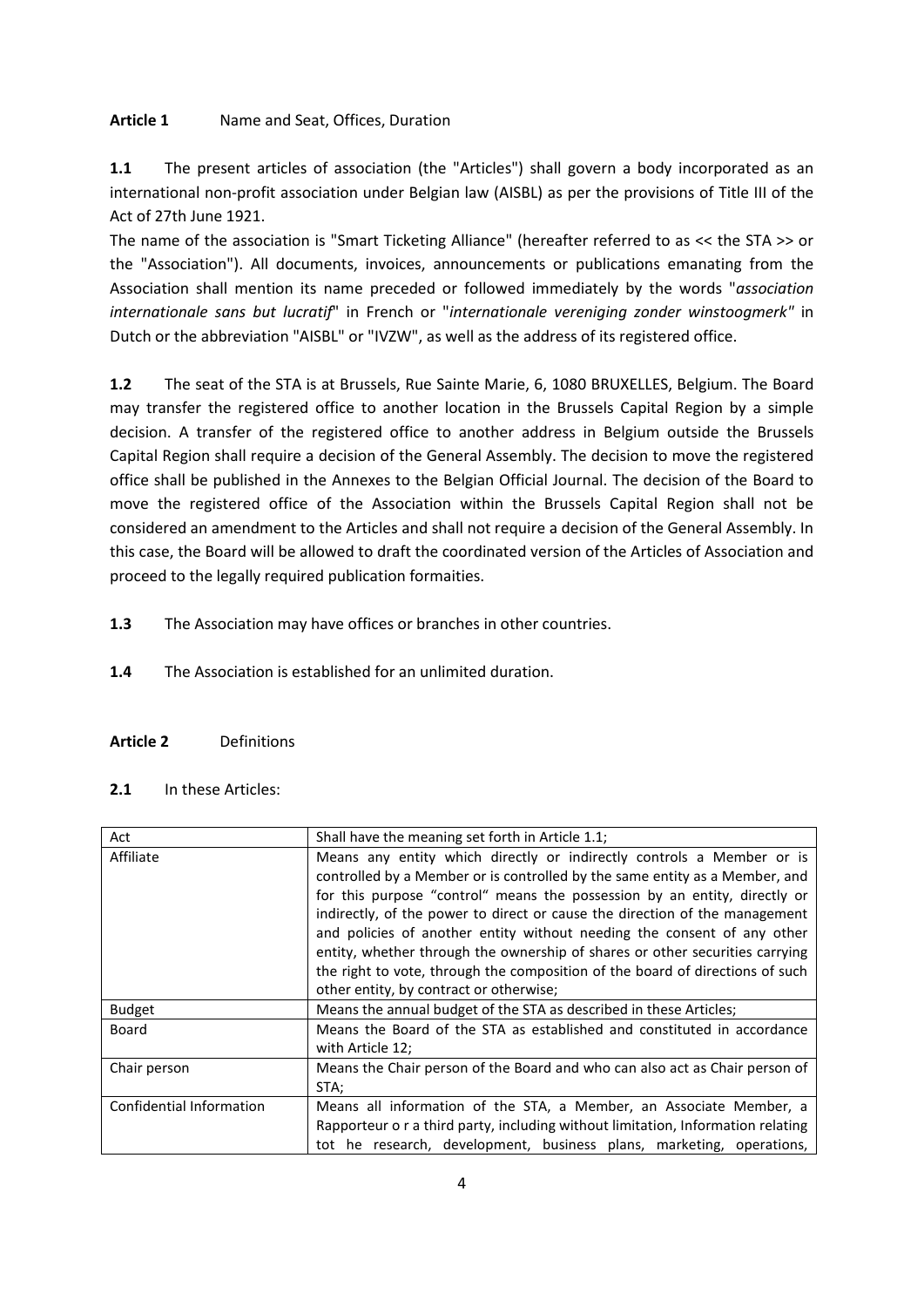|                        | finances, personal data of any such party, which is disclosed directly ot<br>indirectly to the STA, Member, Associate Member or Rapporteur in the<br>course of any activities relating to the STA, whether in writing (physically or<br>electronically) or orally, and which is designated as proprietary or confidential<br>or which, under the circumstances, should reasonably be considered |
|------------------------|-------------------------------------------------------------------------------------------------------------------------------------------------------------------------------------------------------------------------------------------------------------------------------------------------------------------------------------------------------------------------------------------------|
|                        | confidential. Confidental information shall include information created by                                                                                                                                                                                                                                                                                                                      |
|                        | Groups and Projects unless expressly identified as unrestricted;                                                                                                                                                                                                                                                                                                                                |
| Vice Chair person      | Means a Vice Chair person of the Board and of the STA;                                                                                                                                                                                                                                                                                                                                          |
| <b>Dues</b>            | Means dues which must be paid to the STA by the Full and Associated                                                                                                                                                                                                                                                                                                                             |
|                        | Members, as determined by the Board from time to time;                                                                                                                                                                                                                                                                                                                                          |
| <b>General Meeting</b> | Means the directional body composed of all Full Members of the STA and                                                                                                                                                                                                                                                                                                                          |
|                        | whose meetings must be held in accordance with the Statutes and/or                                                                                                                                                                                                                                                                                                                              |
|                        | Regulations and having the powers set forth in Article 11;                                                                                                                                                                                                                                                                                                                                      |
| Member(s)              | Means collectively the Full Members and the Associate Members and,                                                                                                                                                                                                                                                                                                                              |
|                        | individually, an organisation belonging to either category;                                                                                                                                                                                                                                                                                                                                     |
| Reference<br>Permanent | Means a document adopted by the STA as such and listed as such by the                                                                                                                                                                                                                                                                                                                           |
| Document               | Secretariat on the list of Permanent Reference Documents;                                                                                                                                                                                                                                                                                                                                       |
| Regulations            | Means the internal regulations of the STA, which complete these Articles, as                                                                                                                                                                                                                                                                                                                    |
|                        | adopted by the General Meeting and communicated to the Members;                                                                                                                                                                                                                                                                                                                                 |
| Secretariat            | Means the secretariat of the STA. This position can be fulfilled by any person                                                                                                                                                                                                                                                                                                                  |
|                        | or institution chosen by the Board.                                                                                                                                                                                                                                                                                                                                                             |
| Treasurer              | Means a member of the STA board who is responsible for financial matters                                                                                                                                                                                                                                                                                                                        |
| <b>Working Group</b>   | Shall have the meaning set forth in Article 14.4.                                                                                                                                                                                                                                                                                                                                               |

2.2 Reference to "written" or "in writing" shall, unless otherwise specified, be construed as including references to printing (fax, telex, photocopy), electronic mail and any other modes of representing or reproducing words in a visible and legible form.

**2.3** Unless otherwise specified, words or expressions contained in these Articles shall bear the same meaning as in the Act as amended from time to time.

**2.4** References to any gender shall include the other and words in the singular include the plural and vice versa.

# **Article 3** Objectives

**3.1** The STA is a non-profit distributing organisation and shall have the following objective:

Promote and facilitate cooperation between national and regional Smart Ticketing schemes to establish interoperable "Smart Ticketing" in Europe and elsewhere.

**3.2** In pursuit of this objective, the STA shall, in particular (but not only), carry out the following activities:

**3.2.1** Develop, establish, agree and publish the functional and technical requirements for smart ticketing interoperability

**3.2.2** Pursue the establishment of trust schemes, specifications and certification for seamless travel between schemes with different standards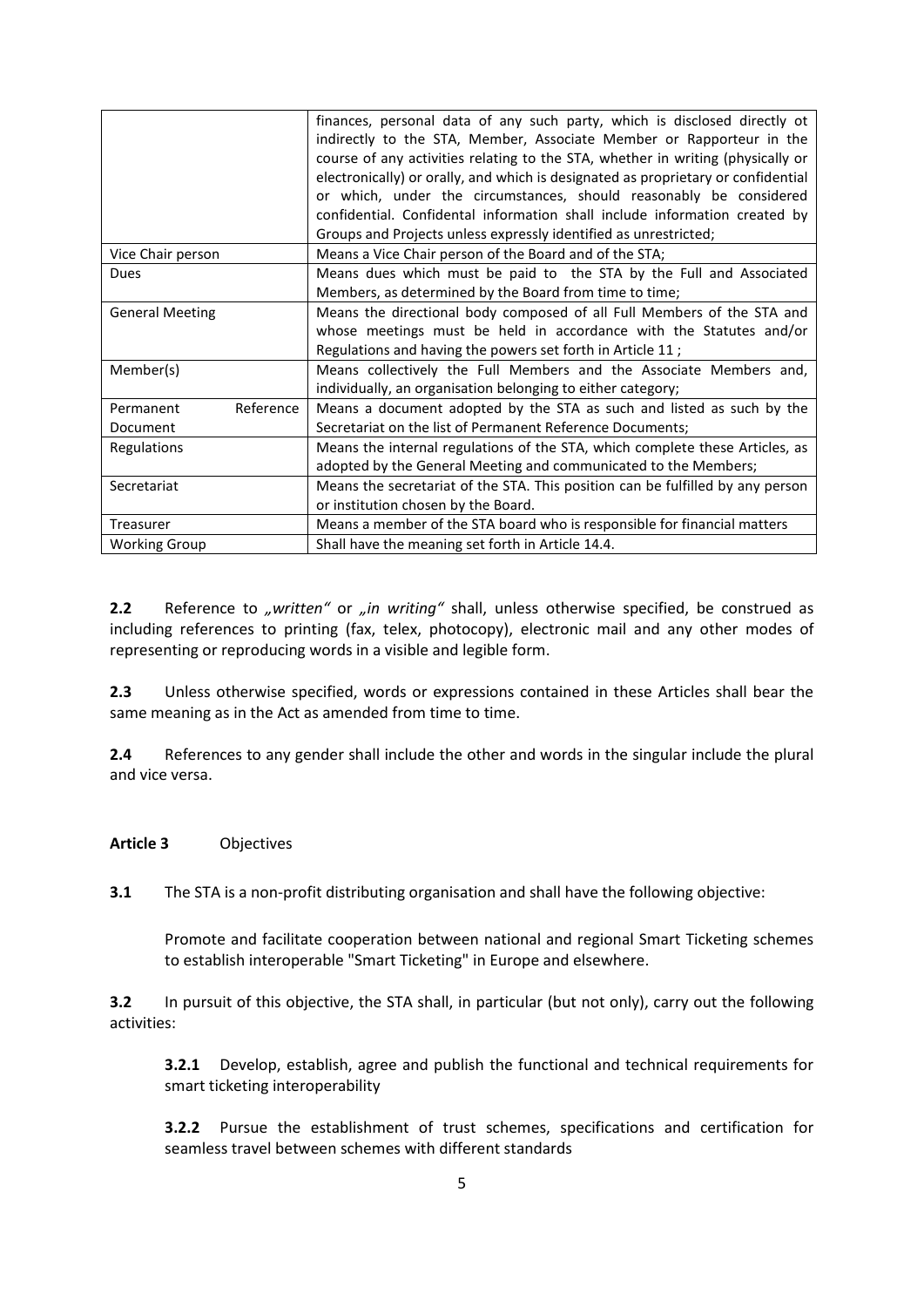**3.2.3** Cooperate with other European and international bodies to promote interoperability in Smart Ticketing

**3.2.4** The taking of such other actions as may be necessary, suitable or proper for the accomplishment of the foregoing objectives. To that effect, STA shall have the right to develop, lend its support to, or take an interest in, alone or in collaboration with third parties, directly or indirectly, all activities related, directly or indirectly, to its purpose or that would foster directly or indirectly the accomplishment of its purpose.

# **Article 4** Funds

**4.1** The funds of the STA shall consist of, among other things, dues paid by Members, grants, gifts and other sources of income.

**4.2** The income and property of the STA, whereever derived, shall be applied solely for the promotion of the objectives of the STA as set forth in these Articles and no portion thereof shall be paid or transferred directly or indirectly by way of dividend, bonus or otherwise howsoever by way of profit, to the Members of the STA, provided that nothing herein shall prevent the payment, in good faith, or reasonable and proper remuneration to and/or reimbursement of expenses incurred by any officer or servant of the STA or Member in respect to the performance of duties on behalf of or the benefit of the STA.

#### **Article 5** Members

**5.1** The STA has two categories of Membership: Full Members and Associate Members.The Association will have at least two Full Members at all times.

#### **5.2** Full Members

**5.2.1** Subject to Article 5.4 hereof, full membership is open to:

5.2.1.1 national or international organisations ("scheme providers") for ticketing;

5.2.1.2 regional organisations for ticketing which include more than 2 Public Transport Authorities and provided no national organisation is present in and is responsible for that region or;

5.2.1.3 groups of Public Transport Authorities/Public Transport Operators counting more than two of each category, provided no regional or national organisation is present as member of the STA.

**5.2.2** Without prejudice to other rights set out in these Articles, the Regulations, the decisions of the General Meeting or the Act, the Full Members have the right to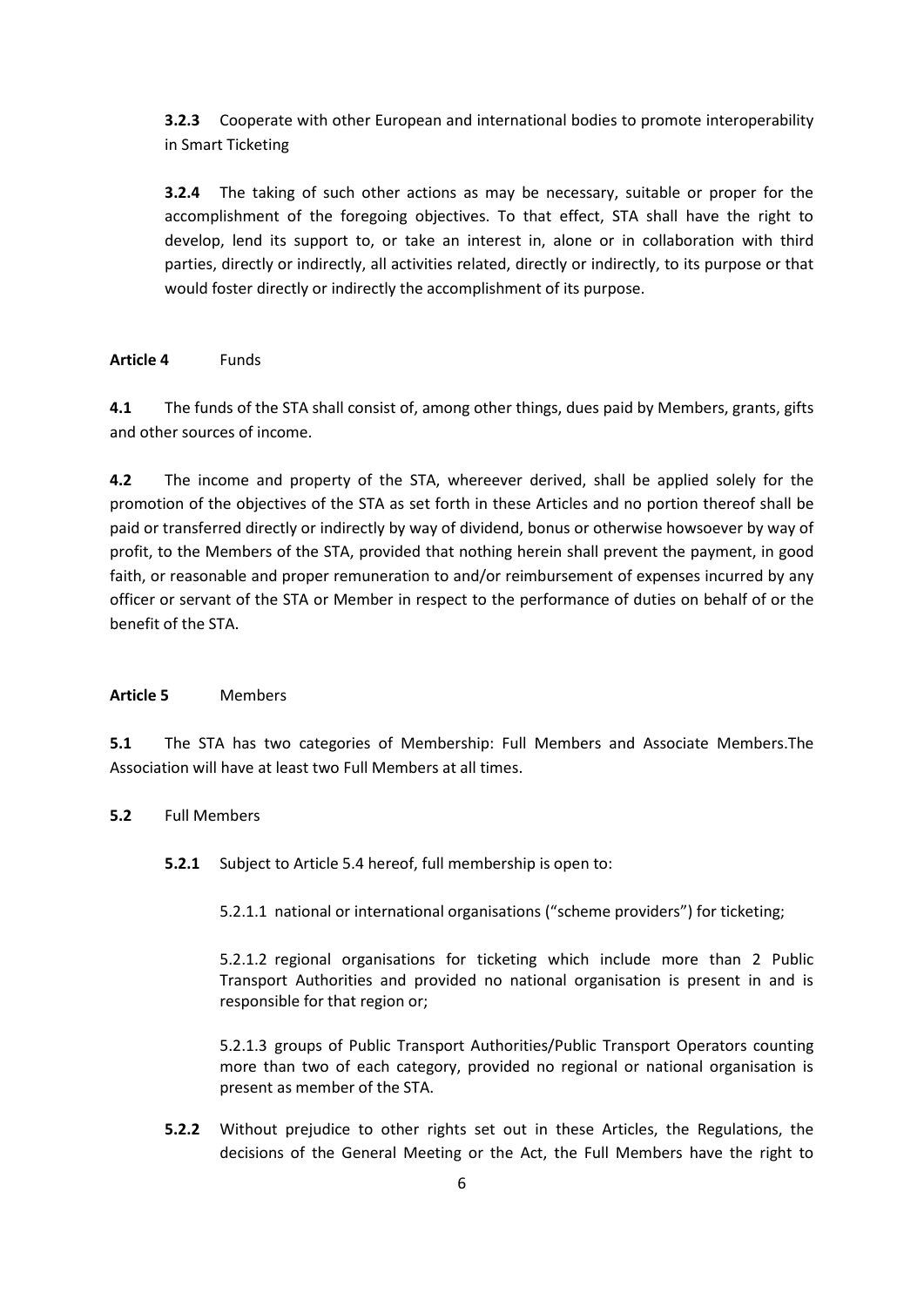participate in the General Meetings' meetings, with the right to speak and vote on any issues submitted to the General Meeting, to elect and be elected for the bodies of the Association (as the case may be, through their representatives), to examine the accounts, documents and books concerning the activities of the Association.

#### **5.3** Associate Members

- **5.3.1** Subject to Article 5.4 hereof, Associate Membership is open to companies and organisations [active in the area of "smart ticketing" for transportation services], provided they are accepted by the Board and commit to comply with these Articles, the Regulations, the decisions of the Association's bodies and the Act.
- **5.3.2** Associated Members may participate in Working Groups. Associated Members shall be allowed to attend meetings of the General Meeting as observers but shall have no voting rights.The rights of Full Members described in the Act do not apply to Associate Members. The rights and obligations of Associate Members may be amended without their consent.

**5.4** Request for Membership shall be made in writing and addressed at the address of the Association to the Board and in accordance with the instructions and guidelines published on the STA's website. The application shall include:

- a. the name and address of the applicant;
- b. a declaration related to the desired type of membership (Full Member or Associate Member);
- c. a declaration that the applicant will fully accept and comply with the Articles, the Regulations and the decisions of the Association's bodies.

The Board has the right to refuse membership discretionarily and without having to justify its decision. The Board shall notify the applicant in writing (by post, fax or email or any other means of communication) of the decision within thirty calendar days after such decision is adopted. The membership shall be effective at the date of the Board's decision.

- **5.5** All Members shall have the following obligations:
	- **5.5.1** foster the objectives of the Association and take part in the activities necessary to carry out the purpose of the Association as applicable;
	- **5.5.2** pay the applicable Dues when due and payable;
	- **5.5.3** comply with the Articles, the Regulations, the decisions of the Association's bodies and the Act.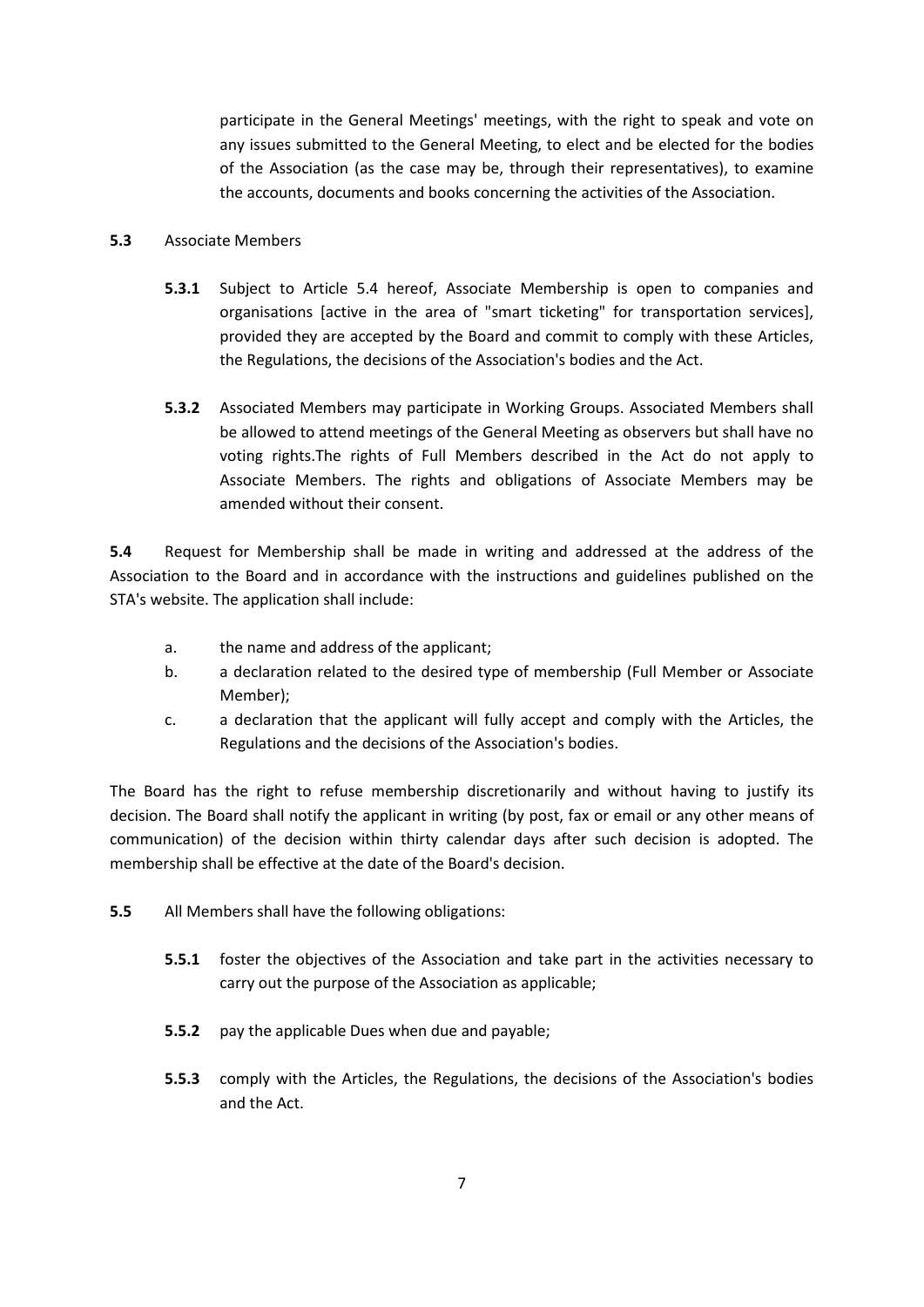# **Article 6** Termination of a Member's Membership

A Member's membership shall terminate in the circumstances and subject to the conditions set out hereafter:

**6.1** Any Member may resign from the STA at any time by giving written notice by registered letter addressed to the Board of Directors. Resignation of a Member may take effect only at the end of a financial year and with due observance of a term of notice of at least four weeks.

**6.2** Any member who (i) no longer meets the requirements for membership laid down in the Articles, (ii) fails to fulfil its obligations towards the STA (including, for the avoidance of doubt, the obligation to comply with the Articles, the Regulation, decisions of the STA's bodies and the Act), (iii) fails to pay its Dues within 15 days of a formal notice to do so, or (iv) acts in a manner which is damaging to the interests of the Association, may be expelled by a decision of the Board in accordance with Article 6.3 below.

**6.3** Expulsion shall be subject to a decision of the Board upon a qualified majority of 2/3 of of the votes cast provided 2/3 of the members of the Board are present or represented.

Prior to the decision, the Member, whose membership is to be terminated, shall have the opportunity to communicate its views about the envisaged expulsion either by oral or by written statement to the Board. The concerned Member shall be notified by registered post at least 15 calendar days in advance of the meeting of the Board of the intention to expell it and the reasons for doing so.

The expulsion decision sets forth the grounds on which the expulsion is based but, apart from this, the decision does not need to be justified and is final.

The expulsion shall be effective (i.e. the Member shall lose all rights associated with the membership of the STA) as of the date of the decision of the Board and the expulsion must be notified to the Member concerned by registered letter within fifteen calendar days.

**6.4** In the event of termination of membership for whatever reason:

**6.4.1** A Member shall be obliged to pay to the STA all Dues which are due, or will become due in/for the year in which the membership terminated; and:

**6.4.2** A Member shall not be entitled to damages in respect of any loss or damage caused to it by such termination.

**6.4.3** A Member whose membership has been terminated may apply for membership again in accordance with Article 5.4 above upon rectification of the issue that caused the termination, if such issue can be rectified.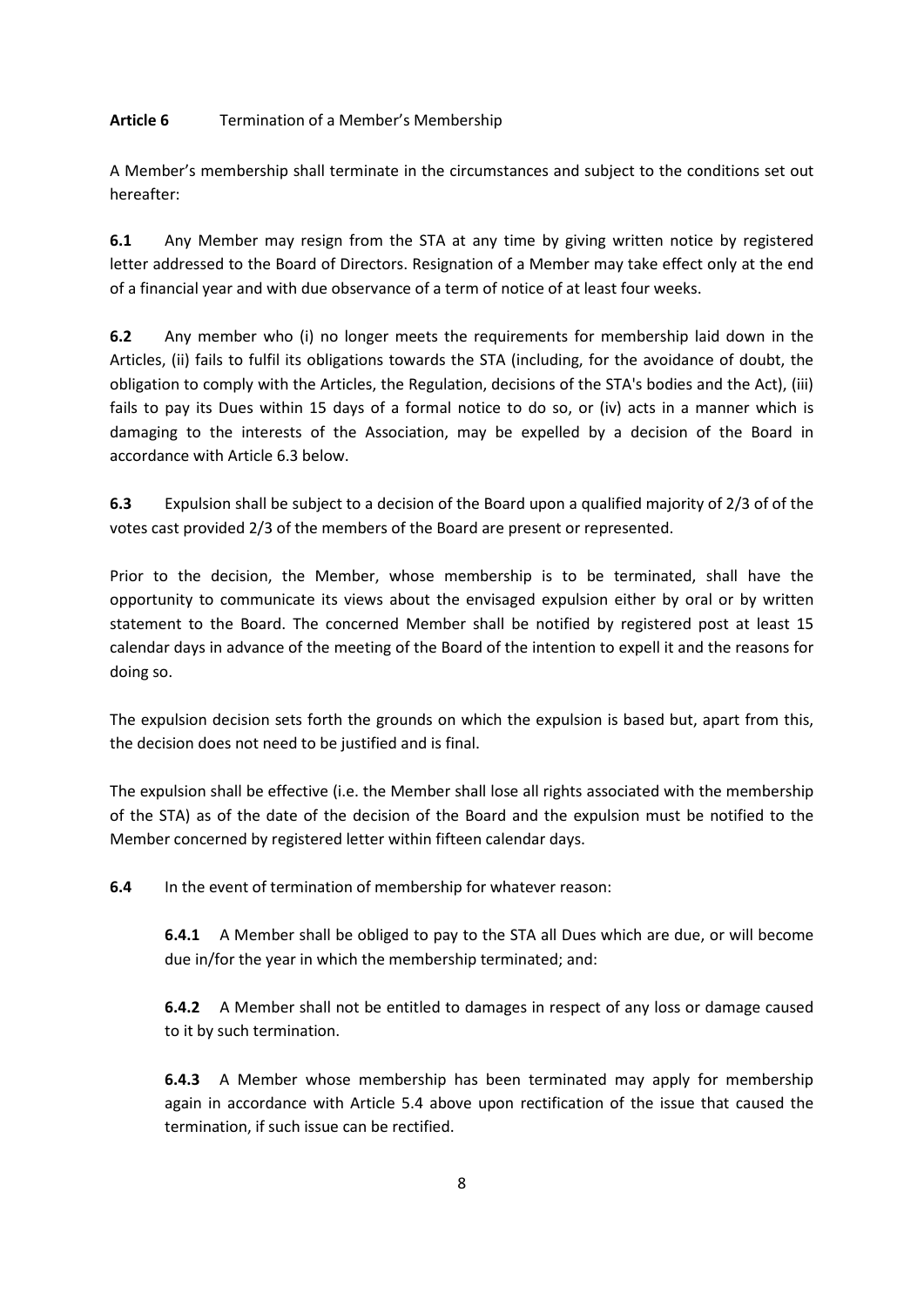# **Article 7** Bodies of the Association

- **7.1** The bodies of the Association are:
	- the General Meeting;
	- the Board.
- **7.2** Upon a decision by the Board, the organisational structure of the Association may further include:
	- Working Groups;
	- a secretary (the "Secretary") and staff to support the Board in its tasks.

# **Article 8** General Meetings

**8.1** The General Meeting is composed of all Full Members. A General Meeting shall be convened at such time and place as the Board may in its discretion elect and at least once a year. The convening letter, containing the agenda and all relevant information, shall be addressed to each Member and Associated Members, in accordance with Article 20 at least 30 days prior to the Meeting. The place and time will be determined by the Board.

At the discretion of the Board and except as regards the approval of the annual account, the General Meeting may elect to decide on business of the STA by written resolutions adopted in accordance with these Articles and the Regulations or by tele- or videoconference held in accordance with these Articles and the Regulations.

**8.2** The Board shall convene a General Meeting on request of not less than one-tenth of the Full Members or on request of any founding Full Member(s).

**8.3** Full Members and Associate Members have the right to attend General Meetings. Members must be represented at the General Meeting by a natural person duly authorized to that end, as satisfactorily evidenced in writing. In the notice calling the meeting, the Board may require that a representative participating in a General Meeting be of a specified executive level. A written authority of representation may be either for (i) a specified meeting or meetings or period of time; or (ii) for all meetings until such time as it is revoked.

A Member may authorise another Member to represent him at a General Meeting by way of a proxy. In addition to its own capacity to represent a Member under that Member's own rules, a representative may represent maximum one other Member.

**8.4** Any Member may raise in writing addressed to the Chair person of the Boardand sent at the latest fifteen (15) calendar days before the meeting any STA related issue to be included in the agenda before any General Meeting.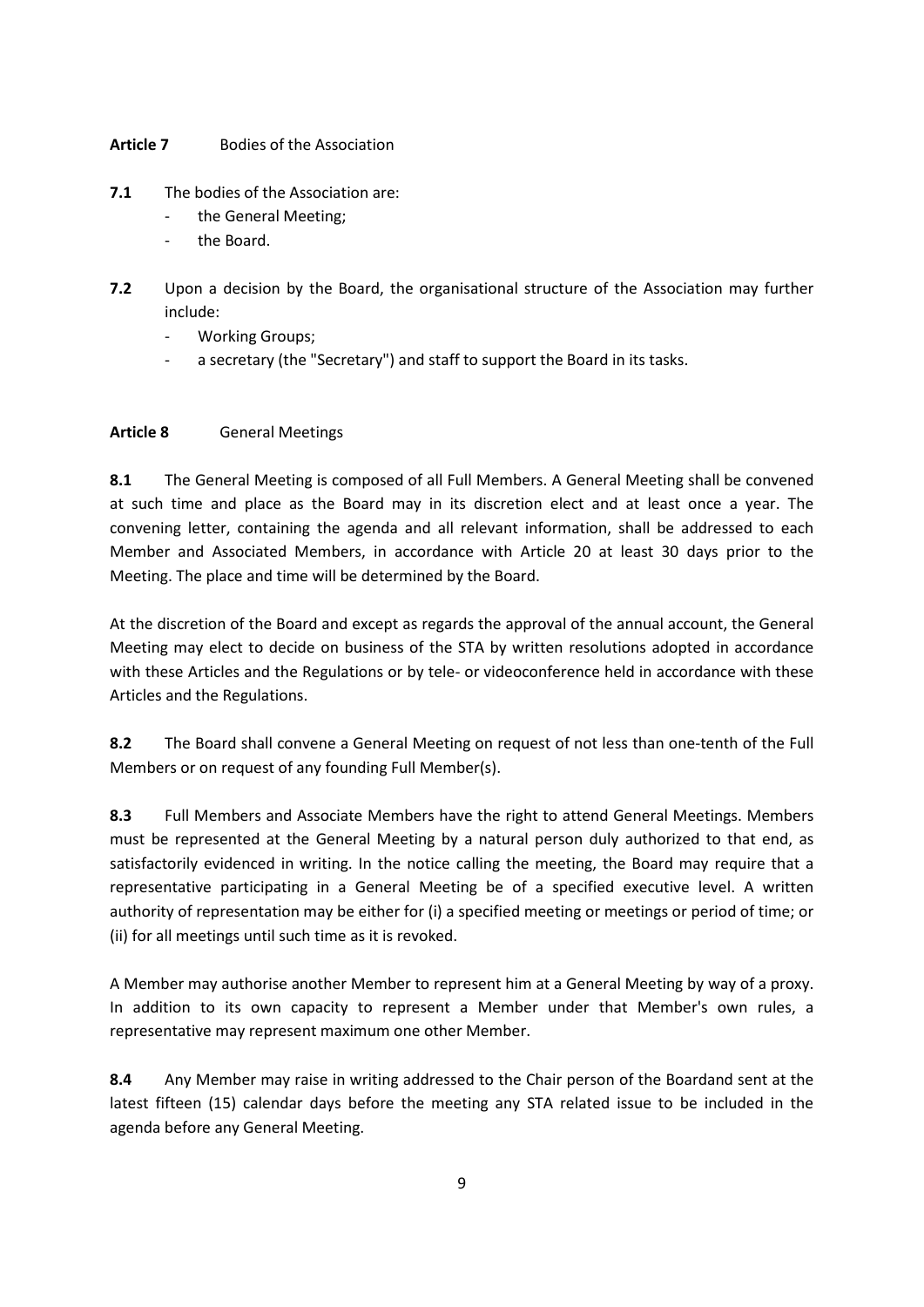# **Article 9** Proceedings at General Meetings

**9.1** No business, belonging to the powers of the General Meeting, shall be transacted at any General Meeting unless it is quorate. Unless otherwise provided by these Articles, a General Meeting shall be quorate when more than one third of the Full Members are present (through their authorised representative) or represented (by another Member acting on the basis of a power of attorney). When this quorum is not reached, a new meeting of the General Meeting must be called in accordance with Article 8.

**9.2** Unless otherwise provided by these Articles, all resolutions of the Members at General meetings shall be adopted by a simple majority of the votes cast (which must include the votes of three founding Full Members).

**9.3** The General Meeting may not deliberate about items which are not included in the agenda unless with the unanimous agreement of all Members present or represented.

**9.4** Minutes of the General Meeting, in particular the decisions taken, will be established by the Secretary and signed by the Chair person. Copy of the minutes shall be at the disposal of and will be sent to the Members upon written request.

# **Article 10** Action by Written Resolution

Decisions required or permitted to be taken at a General Meeting may be taken without a physical General Meeting being held if the decision is approved by a written resolution of the Members (communicated to the Members by post, fax or email or any other means of communication) and signed by all Full Members, in a voting process set out in the Regulations. The decisions taken by written resolutions are considered to be taken at the registered office of the STA and shall come into force on the date mentioned in the written resolutions.

**Article 11** Votes

**11.1** The founding Full Members have one vote each.

**11.2** Non-founding Full Members have one vote each. In the situation that there are more than one non-founding Full Member from one country, these members will have in total together one vote.

**11.3** Associate Members have no vote.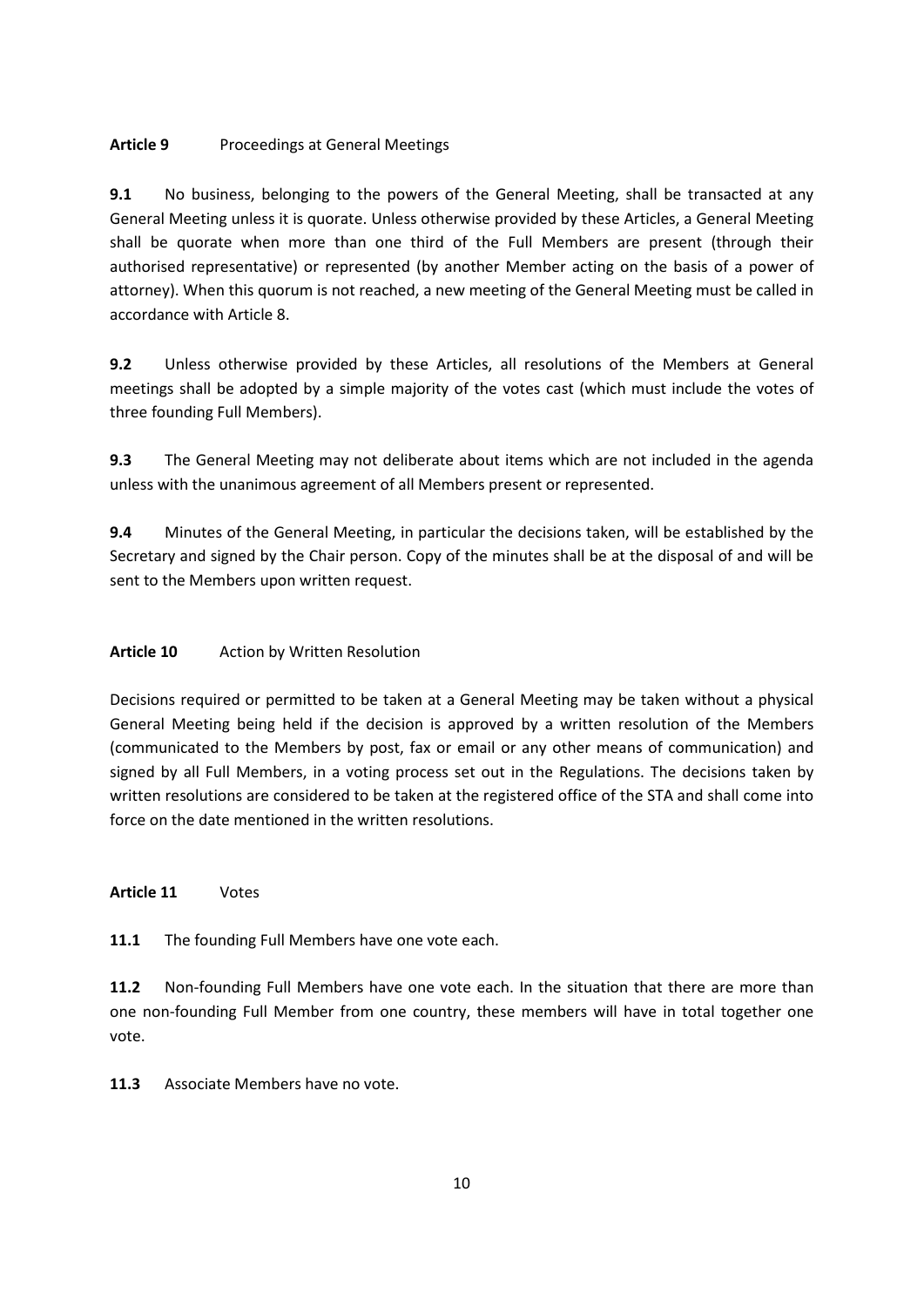**11.4** Article 9.2 and Article 10.2 can only be amended subject to a specific quorum requirement of at least two thirds of the voting rights present or represented and shall require unanimity of the voting cast.

**11.5** For all decisions of the General Meeting:

- **11.5.1** Abstentions shall not be taken into account and, in the case of a written vote, blank and mutilated votes will not be counted in the votes cast;
- **11.5.2** All votes will be taken by a show of hands, unless the person chairing the meeting or a Full Member requests a written vote (secret ballot) or provides for an alternate method of voting such as voice vote by telephone;
- **11.5.3** Minority positions will be reflected in the minutes upon request only;
- **11.5.4** The Chair person has a casting vote in case of a tied vote.
- **11.5.6** The resolutions passed at the meetings of General Meeting or adopted in writing shall be binding on all Members, including those absent or dissenting.
- **Article 12** Powers of the General Meeting
- **12.1** The General Meeting shall have the following powers:

**12.1.1** The Appointment of the members of the Board;

**12.1.2** The approval of the annual accounts and the adoption of a budget upon proposal of the Board;

**12.1.3** The approval of any change in the formula for Dues or the amount of Dues per vote, in each case that results in an increase in Dues to Operator Members;

**12.1.4** The dismissal of the Chair person and of individual members of the Board;

**12.1.5** The dissolution of the STA; and

**12.1.6** The amendment of the Articles and the adoption of the Regulations upon proposal by the Board.

**12.2** Resolutions relating to Articles 12.1.4 to 12.1.6 may only be adopted by a qualified majority of not less than 2/3 of the votes cast.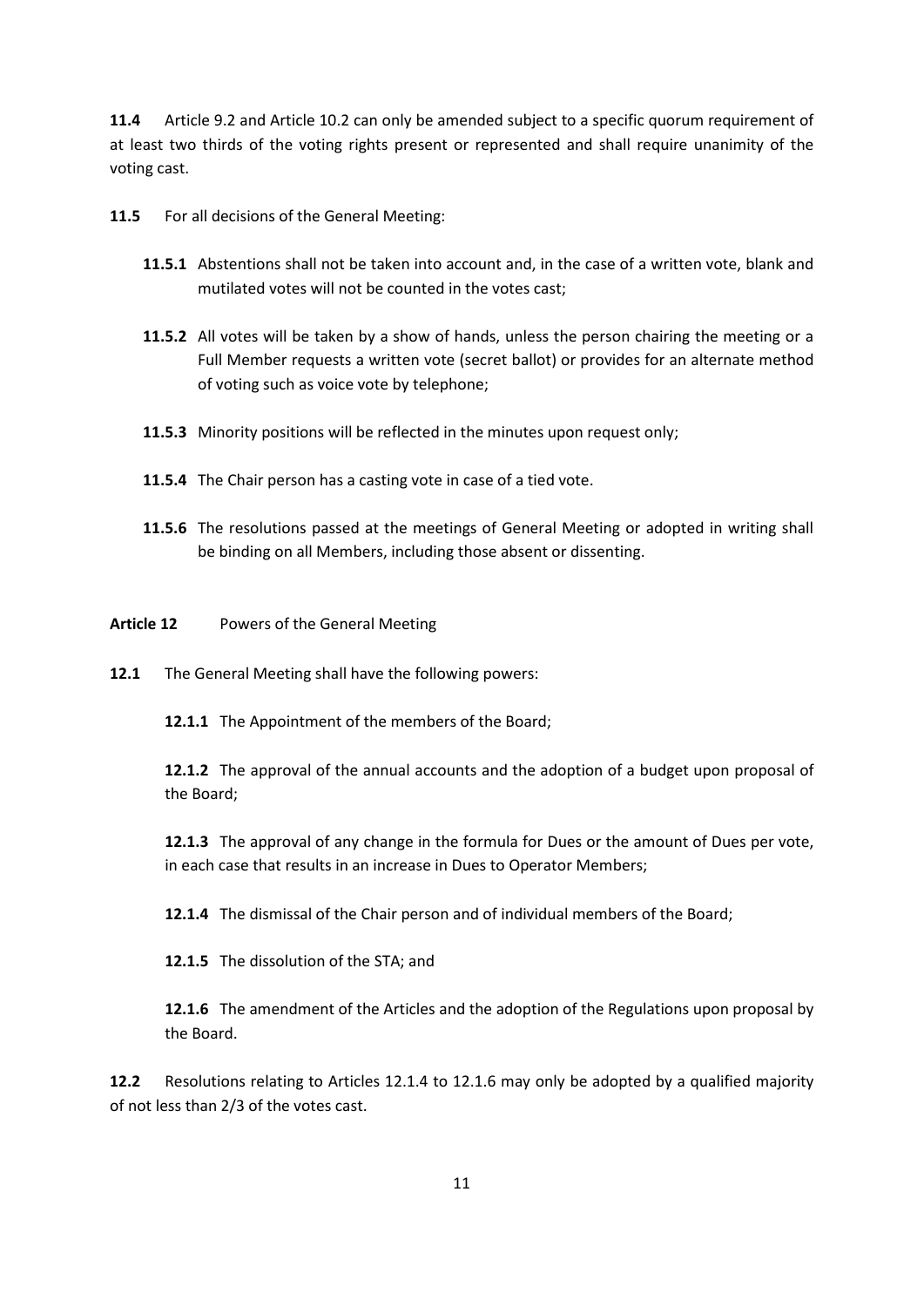# **Article 13** Constitution of the Board and meetings

**13.1** There shall be a Board consisting of 5 natural persons as a minimum and 7 natural persons as a maximum, 4 of which shall, in any event, be appointed upon proposal of the founding Full Members and the remaining of which shall be elected among a list of candidates proposed by the other Full Members. The members of the Board shall be appointed for a renewable term of three years. Unless specifically decided otherwise by the General Meeting, the mandate of a member of the Board is not remunerated.

**13.2** The Board shall appoint yearly the Chair person, the Vice Chairmen and the Treasurer from amongst the members of the Board.

**13.3** The entitlement of a Full Member to propose candidates to sit on the Board shall cease:

**13.3.1** Upon notice in writing from a Full Member that it no longer wishes to be represented on the Board; or

**13.3.2** Upon the relevant Full Member ceasing to be a Member of the STA by any resignation or expulsion.

**13.4** A member of the Board shall automatically cease to be such:

**13.4.1** Where the Member that proposed him for the appointment as Board member loses its entitlement to representation on the Board in accordance with Article 12.5;

**13.4.2** Where the General Meeting determines that (i) the individual representative no longer fulfils the eligibility requirements; (ii) the individual representative is expelled from the Board as a result of a violation of the Articles, the Regulations, decision of the Association's bodies, the Act or the applicable laws in general; or (iii) without cause, upon proposal supported by 2/3 of the votes cast in a decision of the Board;

**13.4.3** Upon resignation of the individual representative from the Board; or

**13.4.4** By termination of the employment contract or other relevant legal relationship between the Board member and the Member by which his/her appointment was proposed.

**13.5** In the event that a vacancy occurs (including as a result of a resignation), a new member of the Board may be appointed by the Board in accordance with the Regulations and in compliance with the rules regarding the proposal of Board members set out in Article 13.1 above . The new member of the Board shall perform the mandate for the time remaining of the term of the replaced member of the Board. Such vacancy shall be filled as soon as possible and meanwhile the Board shall continue to be properly constituted in accordance to these Articles.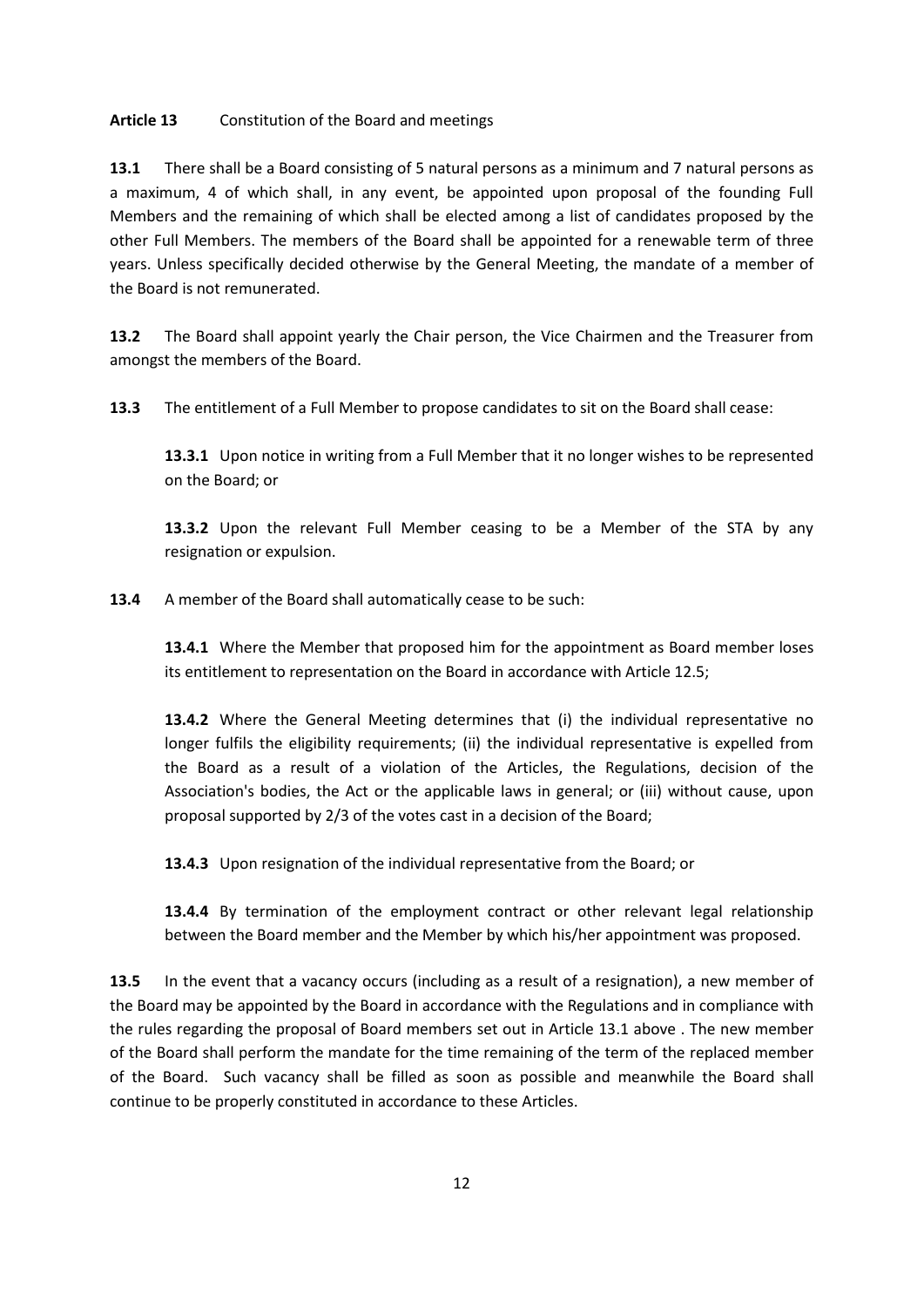**13.6** The Board shall meet at least three times a year and whenever deemed necessary or requested by at least half of the Board members. The meetings shall be convened by the Chair person by a notice providing the agenda of the meeting as well as the time and the place of the meeting (if the meeting is in person) to all Board members with a notice period of at least 14 calendar days, unless such convocation period is waived by unanimous agreement of all Board members.

The Secretary shall be invited to the meetings of the Board without voting rights.

**13.7** Decisions of the Board shall be taken during duly convened meetings. These meetings can be either in person or by telephone or video conference.

**13.8** The meetings of the Board are chaired by the Chair person or, in his/her absence, by a Vice Chair person, as elected by the Board.

**13.9** Decisions may only be adopted in a meeting or other procedure in which at least two thirds of the Board members take part. Each Board member has one vote. Decisions of the Board shall be taken by a simple majority (50% +1) of the votes cast.

**13.10** For all decisions of the Board:

- **13.10.1** Abstentions shall not be taken into account and, in the case of a written vote, blank and mutilated votes will not be counted in the votes cast;
- **13.10.2** All votes will be taken by a show of hands, unless the person chairing the meeting or a Board member requests a written vote (secret ballot) or provides for an alternate method of voting such as voice vote by telephone or by electronic communications;
- **13.10.3** In the case of a tied vote (or in the case of a draw for written vote), the person chairing the meeting will have a casting vote.

**13.11** Items which are not on the agenda may not be discussed unless all members of the Board are present or duly represented and there is unanimous decision of the Board members to discuss such items.

**13.12** The decisions taken by the Board shall be recorded in minutes, which are signed by the chairperson of the meeting and sent out to each Board member. The minutes are also kept in a register, at the disposal of the Board members, at the registered office of the Association. The extracts or copies of the minutes are signed by the Secretary or by any two Board members. The Members shall be entitled to consult the records at any time, or request that copies are sent at first request.

**13.13** Decisions may also be taken by written resolutions (communicated to the members of the Board by post, fax or email or any other means of communication), by conference call or by videoconference. Decisions taken by written resolutions, conference call or videoconference are deemed to take place at the registered office of the Association. Decisions taken by written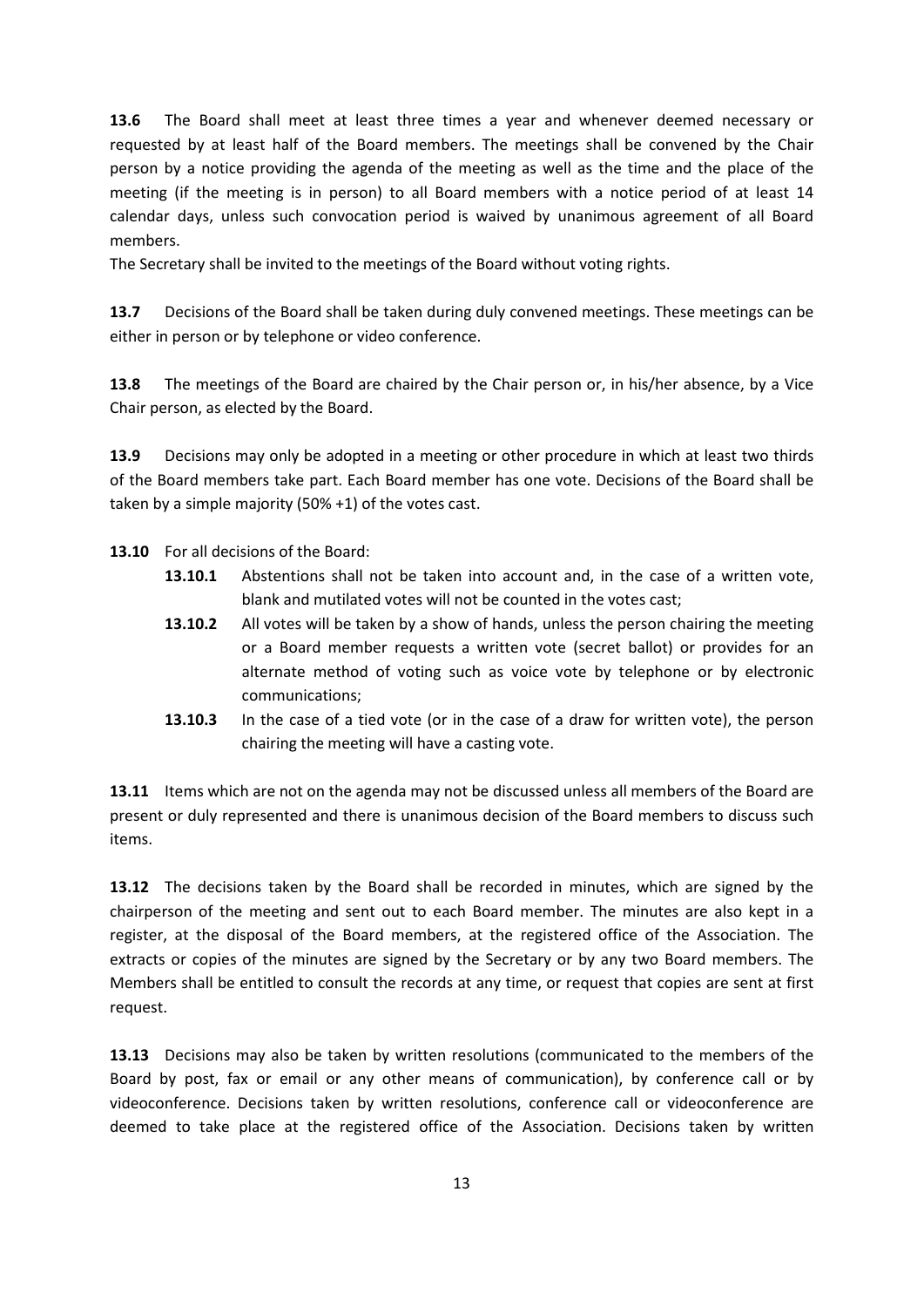resolutions are deemed to come into force on the date mentioned on the letter. Decisions taken by conference call or videoconference are deemed to come into force on the date of the meeting.

**13.14** Further details concerning the meetings of the Board are provided in the Regulations.

# **Article 14** Powers and Duties of the Board and Secretary

**14.1** All powers other than those of the General Meeting listed in these Articles shall vest in the Board unless otherwise delegated by virtue of these Articles to any other body or person or by the Board from time to time.

**14.2** The Board shall be accountable to the General Meeting and shall keep the Members appropriately informed as to its activities. The Board shall be charged with the management of the STA in all its affairs, subject to the limitations of the law and these Articles, and shall have the authority to perform all legal acts which are within the STA's objectives. While retaining its responsibilities to the Members, the Board shall have the right of delegation with respect to its powers and duties to any body or person as it decides.

- **14.3** Role and Responsibilities of the Secretary:
	- **14.3.1** The Board may, under its supervision, delegate specific tasks as set out in a specific power of attorney to the Secretary, which may be a natural person or a legal entity. The Secretary may not be appointed from amongst the members of the Board.
	- **14.3.2** The Board shall have the right to appoint and replace the Secretary from time to time in accordance with these Articles and the Regulations. The appointment and resignation of the Secretary is published in accordance with the provisions of the Act.
	- **14.3.4** The Secretary shall be entitled to be convened and attend all meetings of the Board. He/she may express his/her opinion but may not cast a vote.
	- **14.3.5** In the fulfilment of its tasks, the Secretary may be supported by staff (secretariat) managed by the Secretary within the limits of his powers. Secretariat functions may also be performed by a third party, as may be decided by the Board. The staff of the secretariat may attend the meetings of the bodies of the Association and support the organisation of meetings under the supervision of the Board.

**14.4** Upon decision of the Board and under its responsibility, committees or working groups may be formed with an advisory role on specific issues ("**Working Groups**"). The composition and operation of the Working Groups are set forth in the Regulations.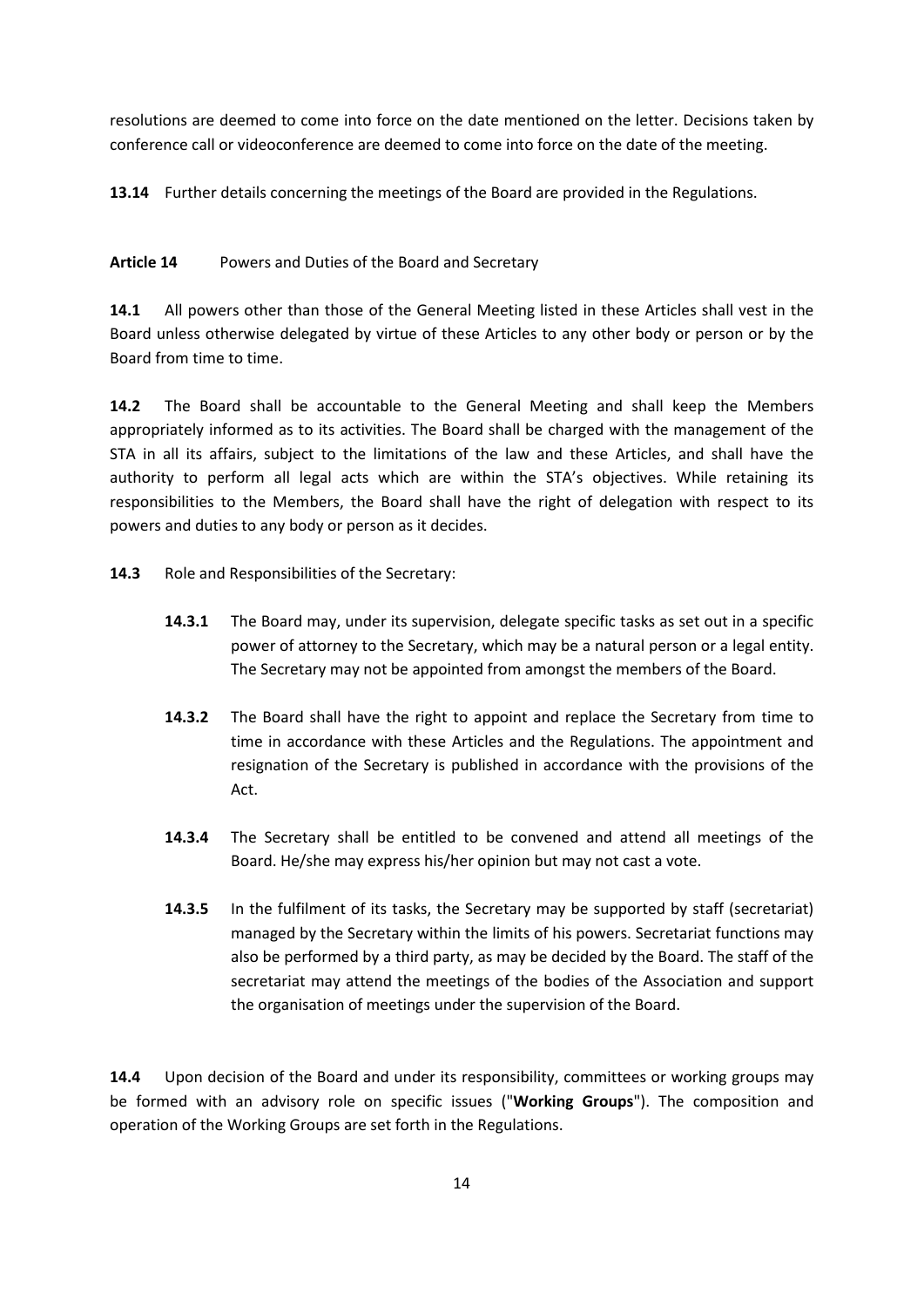#### **Article 15** Powers of Legal Representation

**15.1** Without prejudice to the Board's powers pursuant to Article 14, the STA shall be legally represented towards third parties and in court by the following persons who shall not be obliged to offer proof to third parties of a prior decision of the Board:

15.1.1 By the Chair person acting alone:

**15.1.2** By two members of the Board, acting jointly;

**15.1.3** By the Secretary of the STA and such other authorised signatories as a may be appointed by the Board within the limits of their respective power-of-attorney

**Article 16** Financial Year, Annual Accounts and Report

**16.1** The financial year of the Association shall commence on 1 January and end on 31 December of each year.

**16.2** Each year, within six months after the end of a financial year, the Board shall establish:

- the financial statements in accordance with article 53 of the Act of 27 June 1921;
- the budget for following year;
- an annual report on the course of business of the STA, which shall include, but not be limited to, a report in the general business affairs of the STA and the financial statements of the STA for the preceding financial year, audited in accordance such standards as may be determined by the Board and in accordance with the law.

**16.3** The financial statements and the budget shall be submitted for approval to the General Meeting in accordance with Article 12.1.2 above, together with the annual report and, if applicable, the auditor's report.

# **Article 17** Auditor

**17.1** When required by law, the audit of the financial situation, the annual accounts and the verification that the transactions set out in the annual accounts comply with the legal requirements or the Articles shall be entrusted to one or several auditors, appointed amongst the members of the Institute of Auditors ("*Instituut der Bedrijfsrevisoren*"/ "*Institut des Reviseurs d'entreprises*"). The General Meeting shall appoint the auditor.

**17.2** The auditor shall produce a report on his audit examination to be submitted to the General Meeting ahead of the meeting convened to approve the financial statements in accordance with Article 12.1.2 above.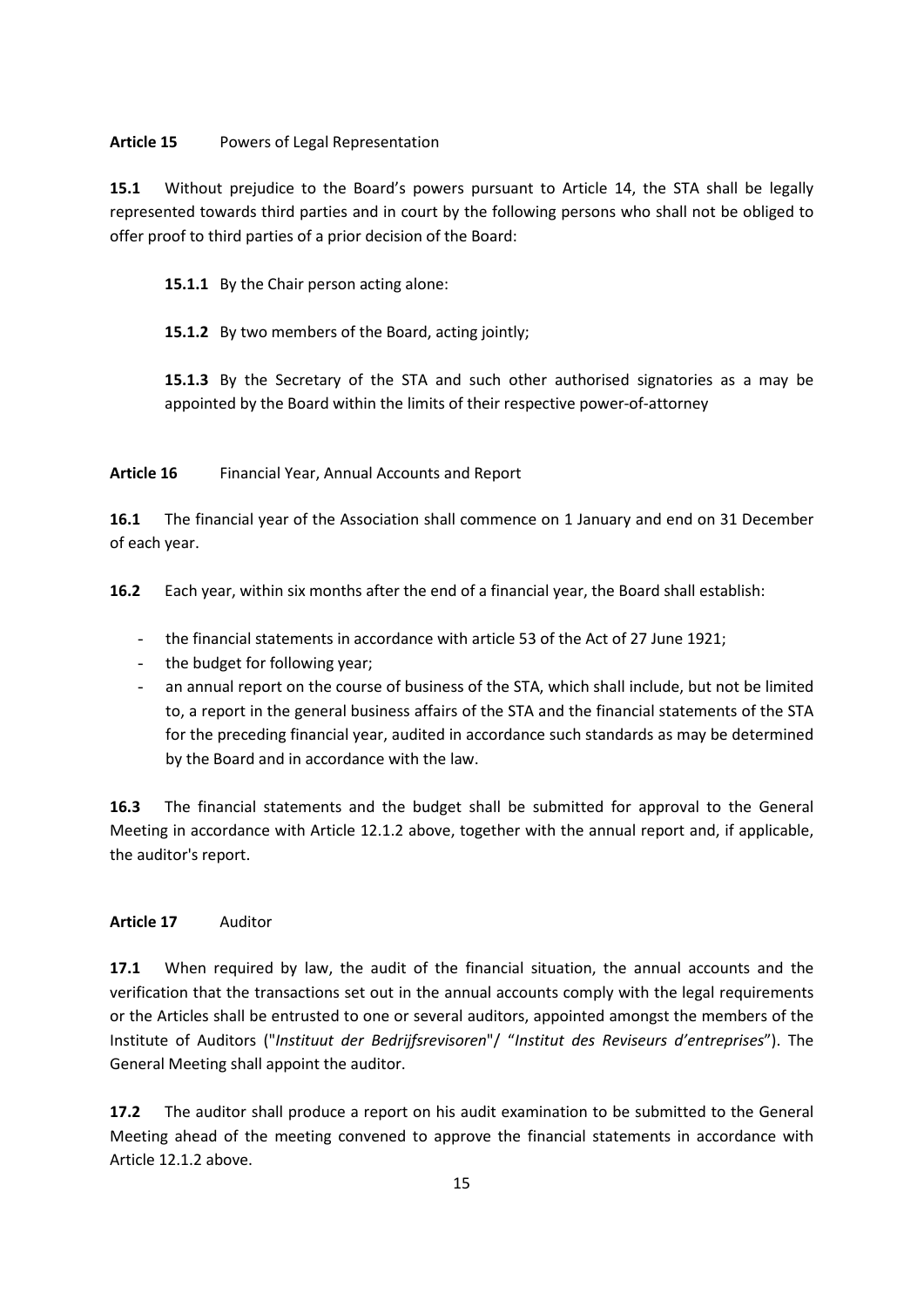#### **Article 18** Financial Matters

**18.1** All financial transactions of the STA shall be carried out in accordance with financial procedures adopted by the Board.

**18.2** The liabilities and obligations of the STA may be enforced against its assets only, and no Member shall have any individual liability for any liabilities or obligations of the STA. A Member's liability vis-a-vis the STA is limited to the payment of its dues.

**18.3** Subject to the Regulations, all expenditures outside the approved annual budget shall be referred in advance for approval to the Board or an appropriate committee or subcommittee thereof.

#### **Article 19** Confidential Information and IPR

**19.1** Each of the Members and the STA acknowledges that it will receive Confidential Information from the others in the course of the activities of the STA. Each party shall keep in confidence and trust all such Confidential Information and will make no use of any Confidential Information except as is necessary for the purpose for which it was disclosed ("the Purpose").

**19.2** Each party shall disclose the other party's Confidential Information only to its officers, employees, contractors, consultants, other Members and the STA with a need to know for the Purpose and who have entered into confidentiality agreements sufficient to prohibit further unauthorised- use or disclosure by such persons of the Confidential Information.

**19.3** Notwithstanding the foregoing the Members will comply with the restrictions imposed by an STA's document Classification system for the STA's own documents. Each recipient shall use the same measures to protect the disclosing party's Confidential Information as it uses to protect its own most sensitive Information, but this shall be no less than the use of reasonable care.

**19.4** Information shall not be deemed Confidential Information and no obligation concerning the use or disclosure of such shall attach to any Information, which: (a) is or becomes publicy known through no fault of the recipient; (b) is or becomes known to the recipient from a third party source other than the disclosing party without duties of confidentiality attached and without breach of any agreement between the disclosing party and such third party; (c) furnished to others by the disclosing party wihtout restriction on disclosure; or (d) was independently developed by the recipient wihtout the benefit of the Confidential Information.

**19.5** Intellectual Property Rights (IPR): All existing IPR related to work within the STA frame, need to be stated clearly (possibly in written form) by the IPR holders before the start of the works. Further aspects related to IPR will be set out in the Regulations.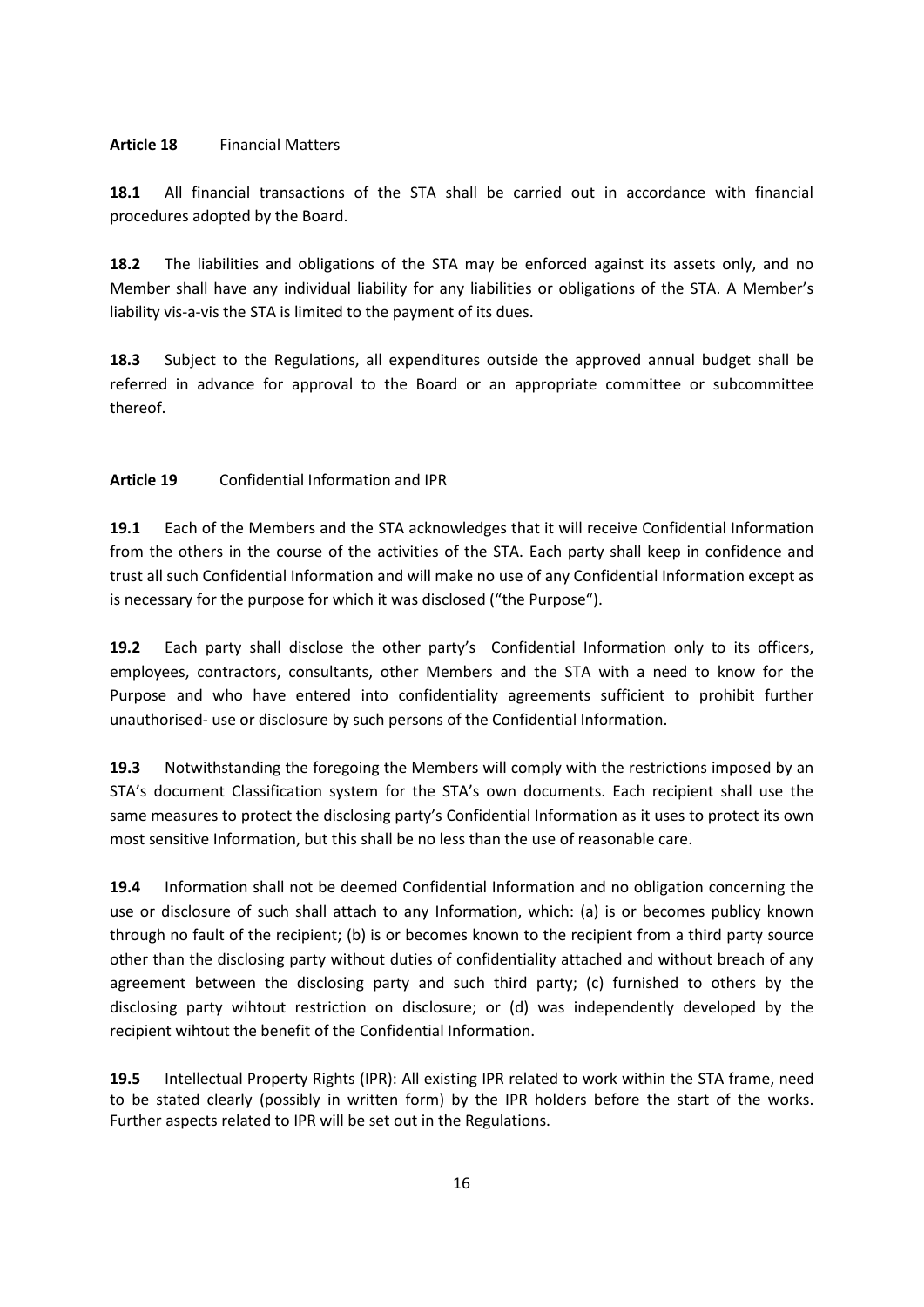#### **Article 20** Notices

**20.1** A notice served by the Board, or any other person to any Member persuant to these Articles, shall be in writing and may be given by the STA to any Member either personally or by sending it by post or by sending it by facsimile or by sending it by electronic mail to the Member's registered address: or principal place of business or email contact address as last notified to the Secretary, unless otherwise provided by these Articles.

**20.2** A notice served by any Member or person to the Board as a whole, shall be in writing and may be given either personally or by sending it by post or by sending it by facsimile or by sending it by electronic mail to the address of the STA, unless otherwise provided for by these Articles.

**20.3** A notice served to a member of the Board shall be in writing and may be given either personally, by post, by facsimile or by electronic mail to the address communicated by that member of the Board to the Secretariat.

**20.4** Where a notice is sent, service of the notice shall be deemed to be effected by properly addressing, prepaying and posting a letter containing the notice, and to have been effected in the case of a notice of a meeting at the expiration of 10 days after the letter containing the same is posted and in any other case at the time at which the letter would be delivered in the ordinary course of post. Where notice is served by facsimile or by electronic mail it shall be deemed to have been received on the working day following the day on which it was transmitted.

**20.5** Notices of every General Meeting shall be given in any manner set out in this Article to:

**20.5.1** Every Member; and

**20.5.2** The members of the Board and committees of the Board, as declared by the board.

# **Article 21** Amendment of the Articles

**21.1** Unless otherwise provided for in these Articles and to the fullest extent permitted by law, these Articles shall be amended only by a resolution of the General Meeting or by written resolution in accordance with these Articles (art. 10.1) subject to a specific quorum requirement of at least twothirds of the voting rights present or represented and a qualified majority of at least 2/3 of the votes cast. Motions proposing amendments to the Articles shall not be voted on unless these are attached to the notice calling the meeting.

**21.2** Unless otherwise provided for, an amendment to the Articles shall become effective immediately upon the passing of a resolution to that effect.

**21.3** Where any changes have been made to the Articlesin accordance with Article 21.1, any corresponding changes to the Regulations necessitated by such changes to the Articles and which are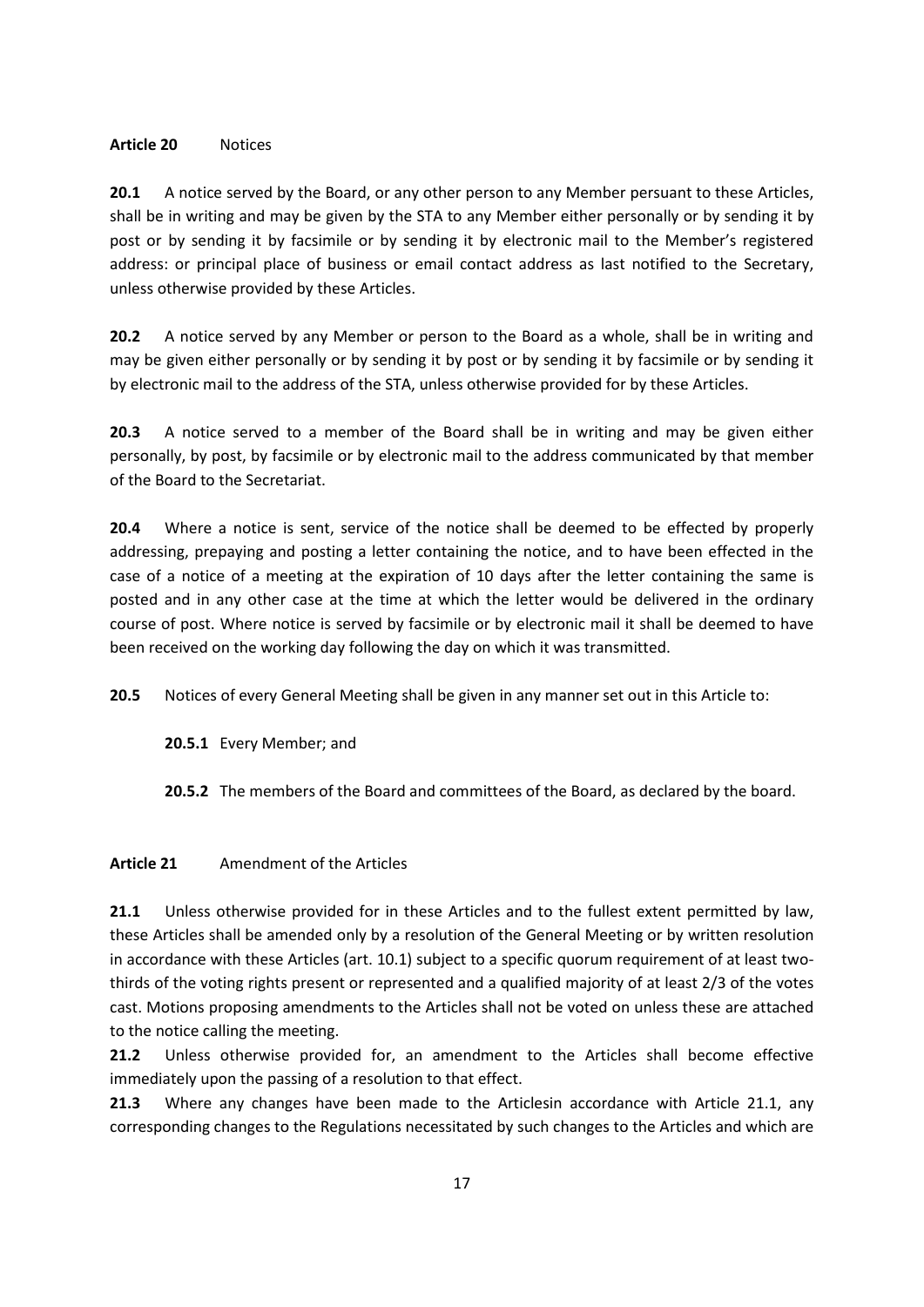merely editorial in nature may be made by the Board without the need for approval by the General Meeting.

# **Article 22** Dissolution/Liquidation

**22.1** Without prejudice to any mandatory provisions of the Belgian law as may be in force at the relevant time, the STA may be dissolved by a decision of the General Assembly subject to the quorum and majority requirements set out in Article 21.1. The Board shall be entrusted with the liquidation of the Association, unless the General Meeting decides otherwise.

**22.2** In the case of liquidation or annulment of the Association or the discontinuation of its nonprofit purposes, the Board will decide on the allocation of the remaining assets of the Association to a non-profit purpose in accordance with the Act.

# **Article 23** Regulations

**23.1** The Board may modify or amend the Regulations on any matters for which it is empowered.

**23.2** A copy of new or revised Regulations shall be made available to the Members.

**23.3** The Regulations shall not be contrary to the Articles. In the event of a conflict between the Articles and the Regulations, the Articles shall prevail.

# **Article 24** Language

**24.1** These Articles shall be written in the French and English languages. The language used for the official documents and relations with Belgian authorities shall be French. In case of dispute relating to the Articles between Members, the official published French version shall prevail. Towards third parties, the official published French version is the only relevant version.

**24.2** English shall be the working language of the STA and all Permanent Reference Documents shall be in the English language as far as no other language is prescribed by law. When the original version of a STA document is not in English a translation into English language shall be made available by the STA to its Members.

# **Article 25** Governing Law- Disputes

**25.1** These Articles, the Regulations and/or any decision of the Association's bodies shall be governed by the laws of Belgium.